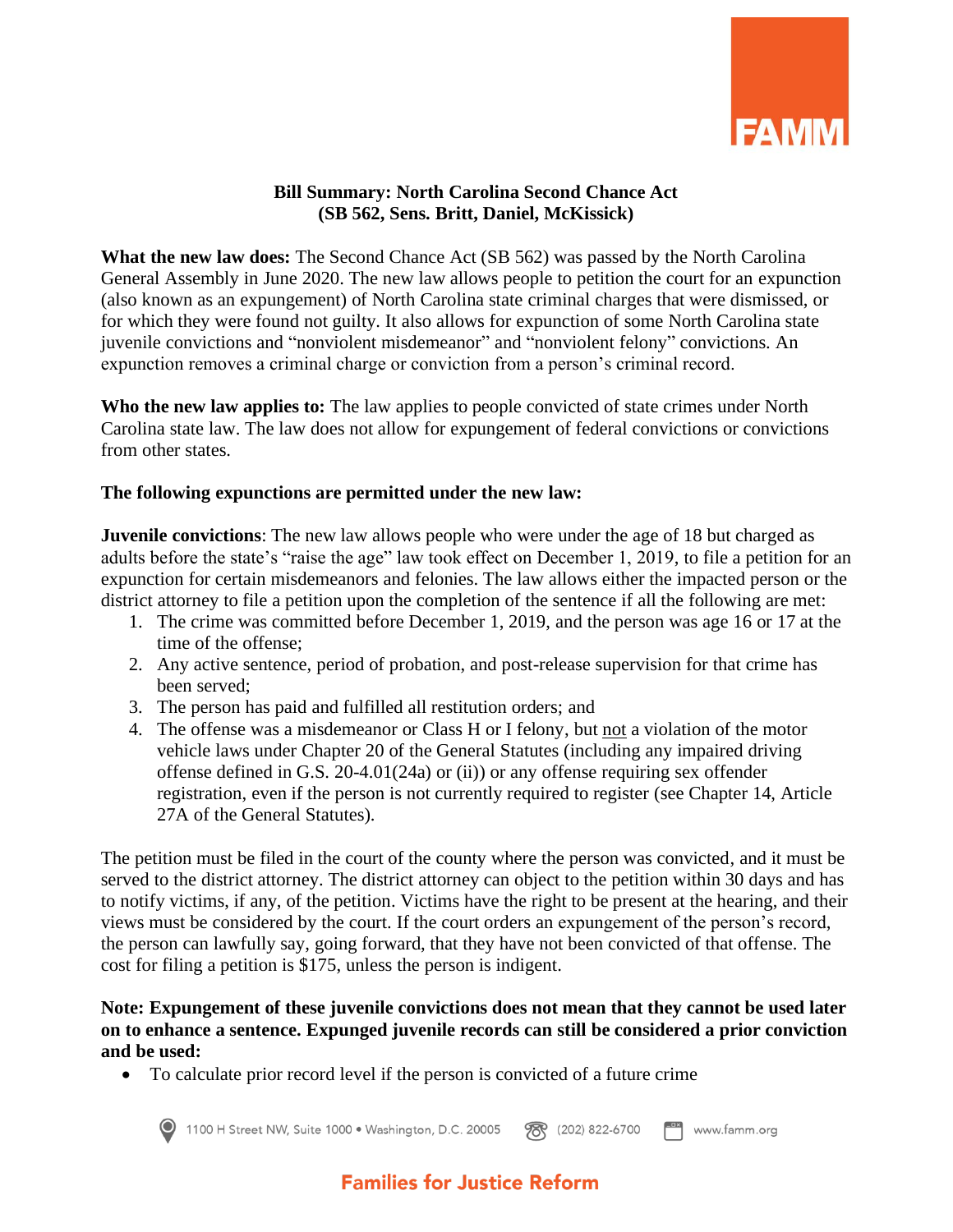- To serve as a basis for indictment for a habitual offense under G.S. 14-7.1 or G.S. 14-7.26
- When the prior conviction raises the offense level of a future offense
- To determine eligibility for relief under conditional discharge pursuant to G.S. 90-96(a)
- When permissible in a criminal case under Rule 404(b) or Rule 609 of the North Carolina Rules of Evidence, related to evidence of prior criminal convictions.

**Expunction of dismissed and acquitted charges**: Starting December 1, 2020, district attorneys and impacted people can file a petition in court for expunctions for the following charges:

- 1. Dismissed charges for a misdemeanor or felony, or an infraction under G.S. 18B-302(i), committed prior to December 1, 1999
- 2. Acquitted charges (charges for which a person was found not guilty) for a misdemeanor or felony, or an infraction under G.S. 18B-302(i), committed prior to December 1, 1999.

**Automatic expunction of dismissed and acquitted charges:** Starting December 1, 2021, any dismissed or acquitted charges disposed on and after that date will be automatically expunged. Felonies that are dismissed as a result of a plea agreement cannot be expunged.

**Expunction of nonviolent felony or misdemeanor convictions**: Starting December 1, 2020, people may file a petition for an expunction of certain nonviolent felony or nonviolent misdemeanor convictions. A nonviolent felony or nonviolent misdemeanor conviction does **NOT** include any of the following offenses:

- 1. A Class A through G felony or a Class A1 misdemeanor;
- 2. An offense that includes assault as an essential element of the offense;
- 3. An offense requiring sex offender registration pursuant to Article 27A of Chapter 14 of the General Statutes, whether or not the person is currently required to register;
- 4. Any of the following sex-related or stalking offenses: G.S. 14-27.25(b), 14-27.30(b), 14- 190.7, 14-190.8, 14-190.9, 14-202, 14-208.11A, 14-208.18, 14-277.3, 14-277.3A, 14-321.1;
- 5. Any felony drug offense under G.S. 90 involving methamphetamines or heroin, or any felony offense for possession with intent to sell or deliver, or sale or delivery, of cocaine;
- 6. An offense under G.S. 14-12.12(b), 14-12.13, or 14-12.14, or any offense for which punishment was determined pursuant to G.S. 14-3(c);
- 7. An offense under G.S. 14-401.16;
- 8. An offense under G.S. 14-54(a), 14-54(a1), or 14-56;
- 9. Any felony offense in which a commercial motor vehicle was used in the commission of the offense;
- 10. An offense involving impaired driving as defined in G.S. 20-4.01(24a); or
- 11. Any attempt to commit any of the above offenses.

If a person is convicted of more than one nonviolent felony or nonviolent misdemeanor in the same session of court, then the multiple convictions will be treated as one, and the expunction order will apply to all of the convictions.

**A person can file a petition for an expunction of one or more nonviolent misdemeanor convictions or one nonviolent felony convictions as described below:**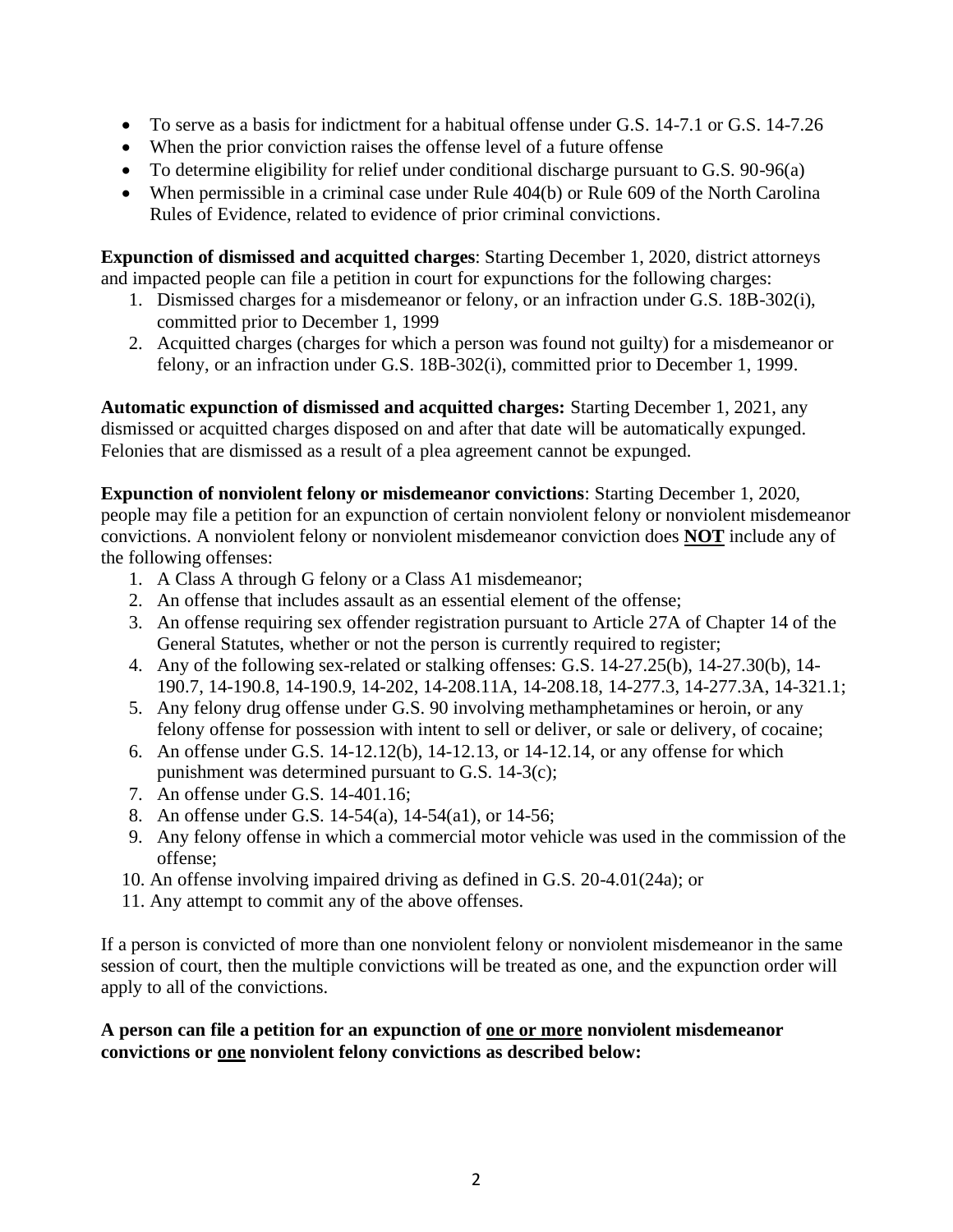- 1. For one nonviolent misdemeanor, five years after the date of the conviction or when any active sentence, period of probation, or post release supervision has been served, *whichever occurs later*.
- 2. For more than one nonviolent misdemeanor, seven years after the person's last conviction, other than a traffic offense, or seven years after any active sentence, period of probation, or post release supervision has been served, *whichever occurs later*.
- 3. For one nonviolent felony, 10 years after the date of the conviction or 10 years after any active sentence, period of probation, or post release supervision has been served, *whichever occurs later*.

**NOTE:** A person **cannot** receive an expunction under the Second Chance Act for a crime that is committed after the date of a previous order for expunction of a conviction granted under the Second Chance Act. For example, if a person receives an expunction on January 15, 2021, for a prior conviction, but commits a new offense on January 15, 2022, that person cannot later receive an expunction for the offense committed in 2022.

# **The petition for expunction must include the following:**

- 1. An affidavit by the petitioner stating that they are of good moral character and have not been convicted of any other felony or misdemeanors (not counting traffic violations) anywhere else in the United States during the applicable waiting period;
- 2. Verified affidavits about the moral standing of the petitioner from two people who are not related to the petitioner;
- 3. A statement that the petition is a motion in the cause for a case where the petitioner was convicted;
- 4. A completed application form that authorizes a background check (application forms will be made available by the courts by September 1, 2020); and
- 5. An affidavit by the petitioner stating that they have no outstanding restitution payments.

The petition must be filed in the court of the county where the person was convicted and served on the district attorney. The district attorney can object to the petition within 30 days (an additional 30 days may be granted to allow for an objection, if the district attorney shows good cause for the delay). The district attorney has to notify victims, if any, of the petition. Victims have the right to be present at the hearing, and their views must be considered by the court. The court can also call on probation officers for any additional investigation or verification of the person's conduct since the conviction.

## **The court may grant an expunction for one or more nonviolent misdemeanors if it finds that:**

- 1. The person has not been granted an expunction prior to the date of any offense the person currently seeks to have expunged; The person is of good moral standing;
- 2. The person has no outstanding warrants, pending criminal cases, or restitution;
- 3. The person has had no other felony or misdemeanor convictions, not including traffic violations, during the five-year or seven-year waiting periods;
- 4. The person meets one of the following criteria:
	- a. For an expunction of one nonviolent misdemeanor: the person has no convictions for any other felony or misdemeanor, other an a traffic offense, OR